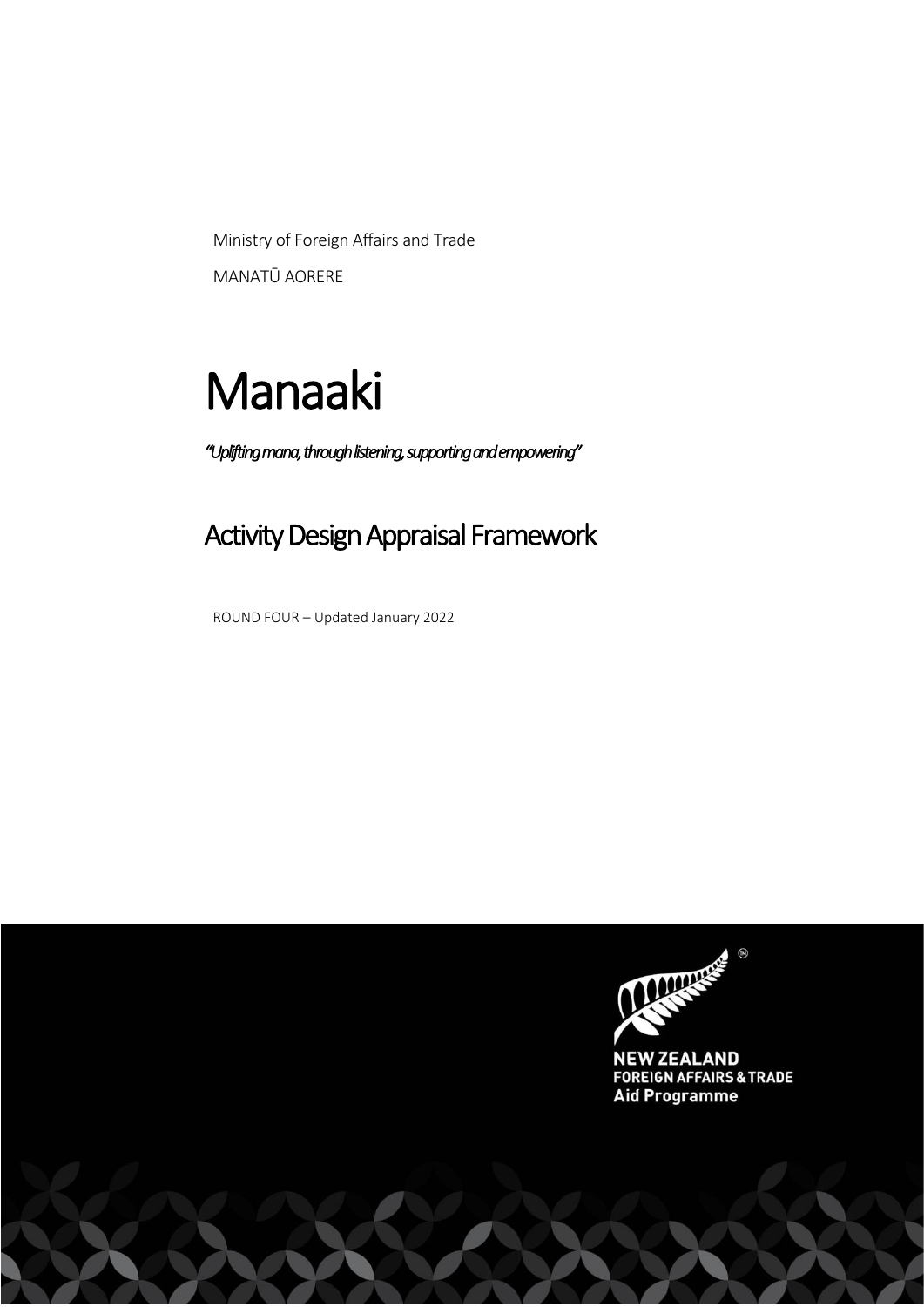# Appraisal of Activity Designs

Ministry of Foreign Affairs and Trade (MFAT) bilateral, Post, Partnerships and sector/thematic teams will be involved in appraisals drawing on independent external support and expertise as necessary.

Assessment of the Activity designs will be based on the four assessment areas: the Strategic Case, Scope, Financial Management and Value for Money, and the Management Case.

#### 1. Strategic Case

An analysis of the context in which the Activity will take place. It should provide sufficient information for someone not familiar with the context and the local development needs to be able to understand the issues.

#### 2. Scope

The Activity Design which includes an explanation of what changes the Activity is expected to bring, the time frame of the Activity, and the resources required. A detailed implementation workplan should be provided in Appendix A in a format based on the NGO applicant's systems and processes.

3. Financial Management and Value for Money

Describes the Activity cost and value for money. A detailed Activity budget should be provided in Appendix B in a format based on the NGO applicant's systems and processes.

#### 4. Management Case

Sets out the main issues and factors affecting how the proposed Activity will be delivered on the ground.

Applicant's responses in each area will be assessed according to the appraisal framework provided below and assigned a rating from 5-1 with totals collated at the end of the assessment. Each of these four assessment areas has been weighted at 25%.

| <b>Rating Number</b> | Rating                                  | <b>Rating Description</b>                                                 |
|----------------------|-----------------------------------------|---------------------------------------------------------------------------|
| 5                    | Very strong                             | No amendments required                                                    |
|                      | Strong                                  | Very good quality; minor clarifications or changes in order to<br>proceed |
|                      | Sufficient                              | Adequate quality requiring some changes to improve                        |
|                      | Inadequate                              | Less than satisfactory; needs amendments in key areas                     |
|                      | Does not meet<br>requirements<br>(DNMR) | Poor; requiring major changes/redesign in order to proceed                |

#### Summary Scoring Table

| <b>Section</b> | <b>Strategic Case</b> | <b>Scope</b> | Commercial Case | <b>Management Case</b> |
|----------------|-----------------------|--------------|-----------------|------------------------|
| Reviewer name  |                       |              |                 |                        |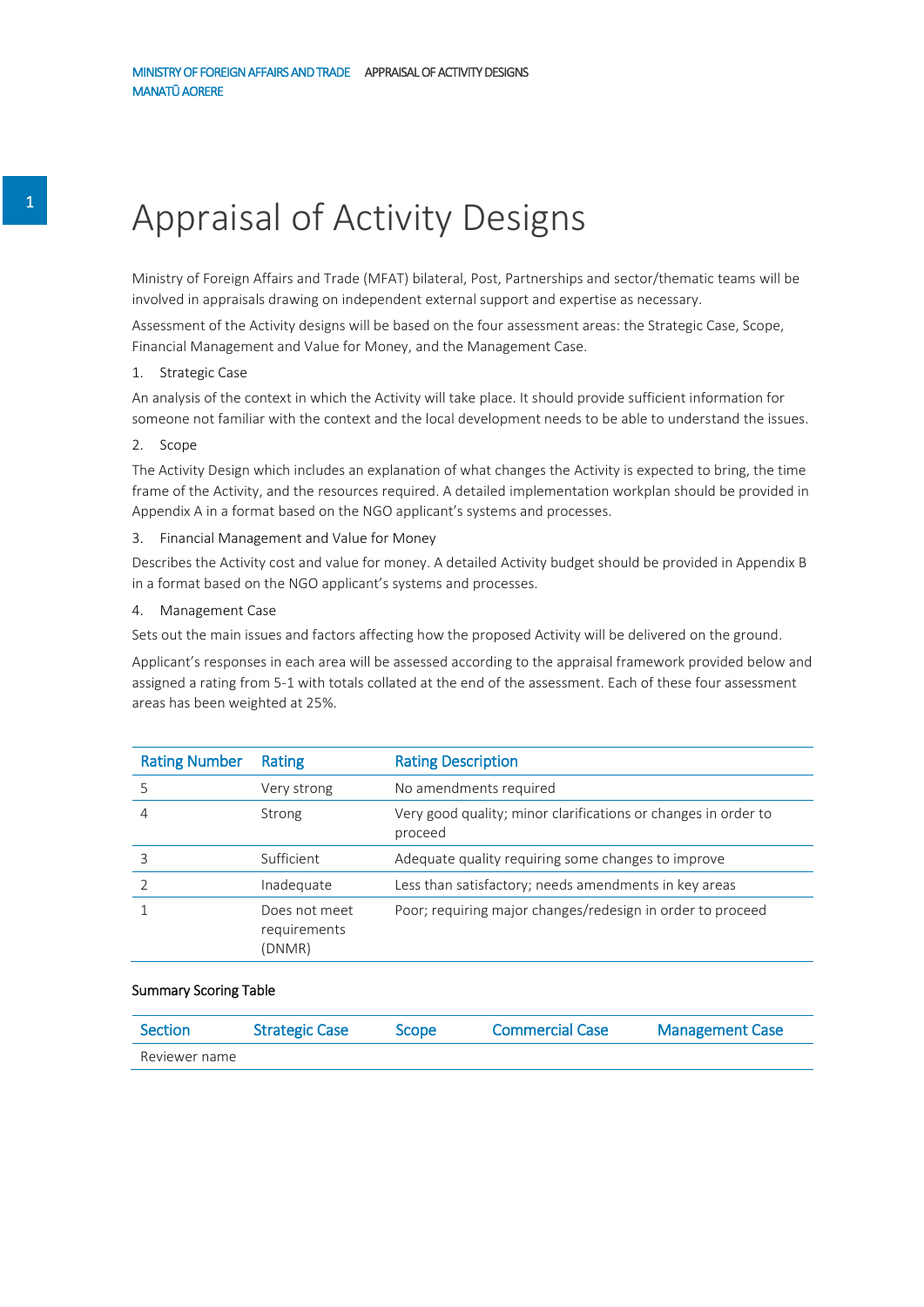# 1 Activity Design Appraisal Framework

| Design Template Section | Guiding questions to make an informed and objective assessment. Compelling positive answers will | Assessment rating |
|-------------------------|--------------------------------------------------------------------------------------------------|-------------------|
|                         | increase the rating.                                                                             |                   |

#### 1. Strategic Case (5 pages maximum excluding high level statement)

*Provide an analysis of the context in which the Activity will take place. It should provide sufficient information for someone not familiar with the context and the local development needs to be able to understand the issues. Referenced evidence from international best practice should be included.*

| High Level Statement<br>and opportunity<br>[250 characters]                 | Check summary section on page 1 for response to this.<br>Does the applicant clearly articulate what success looks like and is it feasible?                                                                                                                                                                                                                                                                                                                                                                                        | $1 = DNMR$<br>$2 =$ Inadequate<br>$3 = Sufficient$<br>$4 =$ Strong<br>$5 = \text{Very strong}$ |
|-----------------------------------------------------------------------------|-----------------------------------------------------------------------------------------------------------------------------------------------------------------------------------------------------------------------------------------------------------------------------------------------------------------------------------------------------------------------------------------------------------------------------------------------------------------------------------------------------------------------------------|------------------------------------------------------------------------------------------------|
| Development problem<br>1.1                                                  | Is the problem clearly articulated and understandable?<br>$\bullet$<br>Is it clear how this problem was identified?<br>Is there a compelling reason to address this issue now?<br>Is there good rationale for the selected location of the Activity? Is it a remote and or difficult to<br>reach location?<br>Will the Activity reach/benefit vulnerable and/or marginalised people and groups <sup>1</sup> ? Is it clear<br>how they were identified?<br>Does the applicant provide research or evidence to substantiate claims? | $1 = DNMR$<br>$2 = Inadequate$<br>$3 = Sufficient$<br>$4 =$ Strong<br>$5 = \text{Very strong}$ |
| Development Context -<br>$1.2^{\circ}$<br>social, economic and<br>political | Is there adequate evidence of contextual analysis?<br>$\bullet$<br>Does the context analysis show a clear understanding of local social, economic, political, and<br>$\bullet$<br>environmental and infrastructure factors (including from COVID-19), as well as how the<br>problem developed and how the conditions might impact the project?                                                                                                                                                                                    | $1 = DNMR$<br>$2 =$ Inadequate<br>$3 = Sufficient$                                             |

<sup>&</sup>lt;sup>1</sup> Defined as people and groups experiencing, or at risk of, discrimination and exclusion by historic, existing and [or] emerging economic, social, geographic and political inequalities, and humanitarian situations of crisis, conflict and fragility, which render them disadvantaged and at risk of being left behind by the usual development processes and benefits.

 $\overline{a}$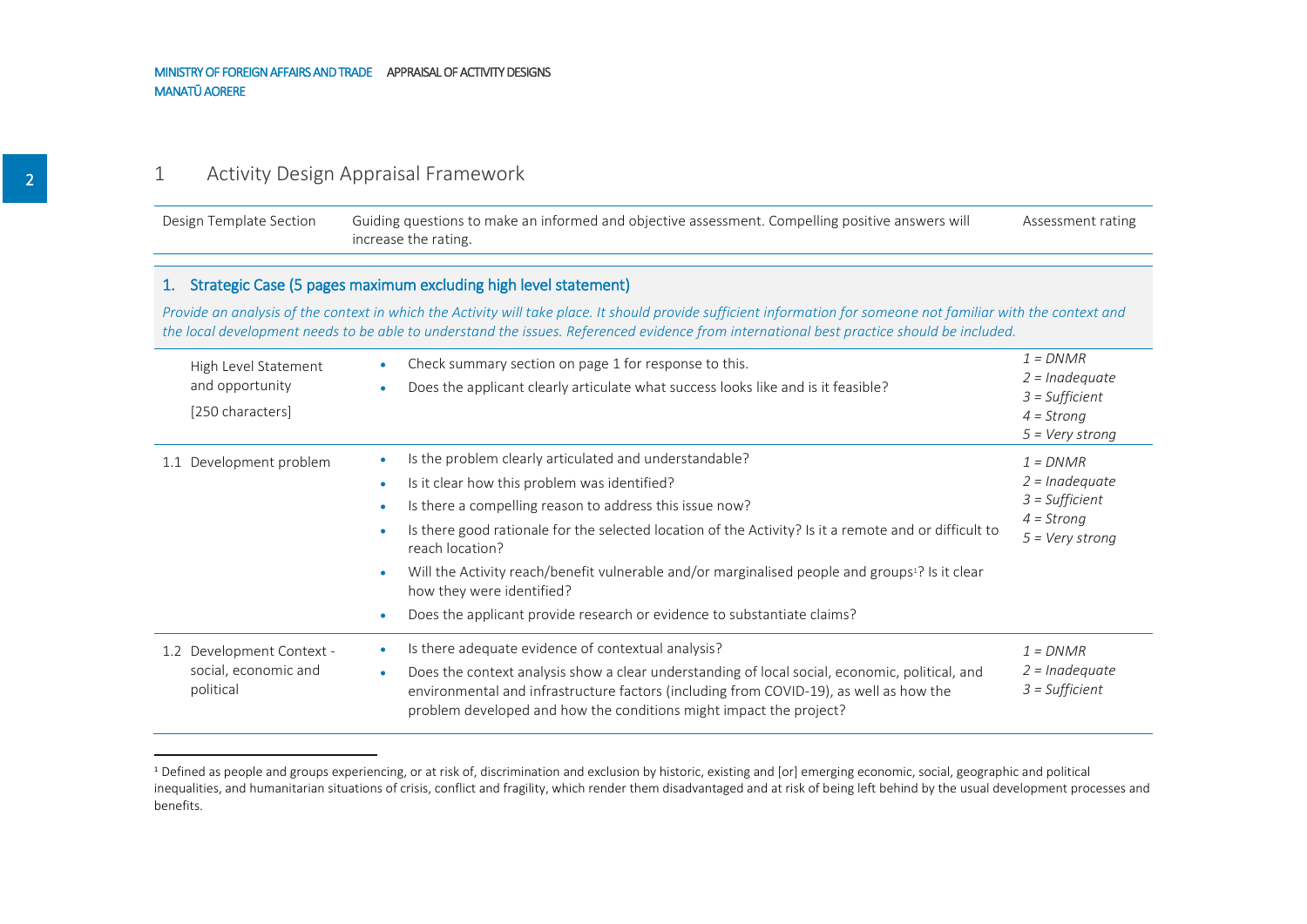#### 1. Strategic Case (5 pages maximum excluding high level statement)

*Provide an analysis of the context in which the Activity will take place. It should provide sufficient information for someone not familiar with the context and the local development needs to be able to understand the issues. Referenced evidence from international best practice should be included.*

|                                                                                    | Does the analysis consider equity, social inclusion and/or other human rights concerns?<br>۰                                                                                                                                                                                                                                                                                                                                                                                                                                                                                                                                                                                                                                              | $4 =$ Strong<br>$5 = Very strong$                                                              |
|------------------------------------------------------------------------------------|-------------------------------------------------------------------------------------------------------------------------------------------------------------------------------------------------------------------------------------------------------------------------------------------------------------------------------------------------------------------------------------------------------------------------------------------------------------------------------------------------------------------------------------------------------------------------------------------------------------------------------------------------------------------------------------------------------------------------------------------|------------------------------------------------------------------------------------------------|
| 1.3 Relevance to NZ Aid<br>Programme objectives<br>and developing<br>partner plans | Is it clear how this Activity aligns with (or is complementary to) New Zealand Aid Programme<br>۰<br>and in-country government development priorities?<br>Is it clear the Activity aligns with the geographical and sector focus of Manaaki?<br>۰<br>Does the design reference or align with other regional/sectoral or other policy/guideline<br>$\bullet$<br>priorities, such as the International Cooperation for Effective Sustainable Development and<br>other New Zealand Aid Programme priorities, Sustainable Development Goals, or synergies with<br>other donors?<br>Is it clear how the Activity will strengthen local civil society and reach vulnerable and/or<br>$\bullet$<br>marginalised people and groups <sup>2</sup> ? | $1 = DNMR$<br>$2 =$ Inadequate<br>$3 = Sufficient$<br>$4 =$ Strong<br>$5 = Very strong$        |
| 1.4 Related Activities                                                             | Does the proposed design explicitly reference and build on lessons learned from other<br>۰<br>interventions and best practice?<br>Is the Activity a continuation of previous MFAT-funded work? Is there a strong rationale for a<br>$\bullet$<br>subsequent phase and is it clearly additional to any previous work?<br>Does the Activity fit within the broader work in the planned location or sector i.e does it avoid<br>$\bullet$<br>duplication?<br>Does the design describe the work of other organisations or agencies/discuss opportunities for<br>۰<br>potential collaboration?                                                                                                                                                 | $1 = DNMR$<br>$2 = Inadequate$<br>$3 = Sufficient$<br>$4 =$ Strong<br>$5 = Very$ strong        |
| <b>Strategic Case</b>                                                              | <b>Overall Rating</b>                                                                                                                                                                                                                                                                                                                                                                                                                                                                                                                                                                                                                                                                                                                     | $1 = DNMR$<br>$2 =$ Inadequate<br>$3 = Sufficient$<br>$4 =$ Strong<br>$5 = \text{Very strong}$ |

<sup>2</sup> See footnote 1 on page 2.

 $\overline{a}$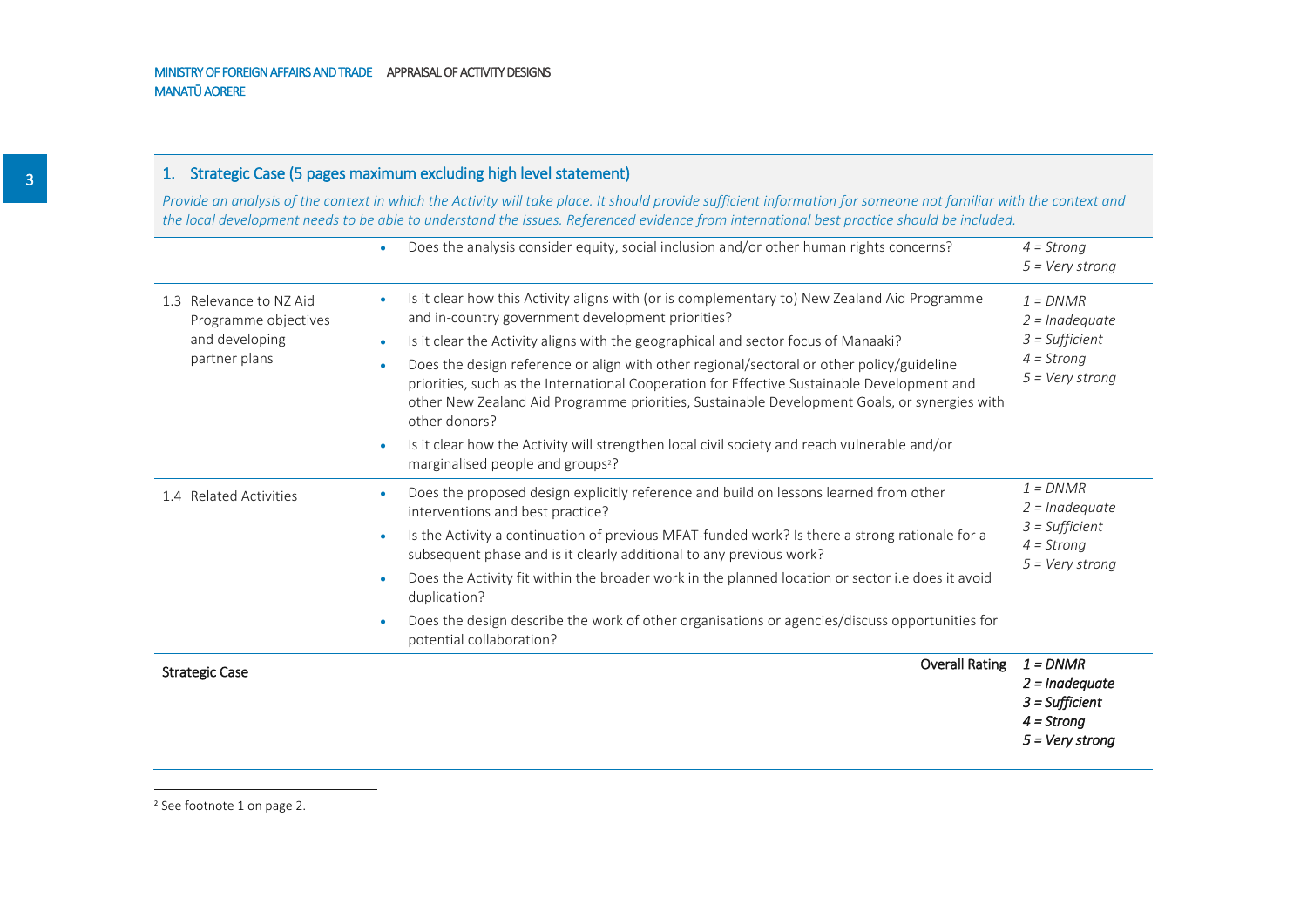#### 2. Scope – Activity Design and Description (5 pages maximum excluding appendices)

*This section should explain what changes the Activity is expected to bring, the time frame of the Activity, and the resources required. A detailed implementation workplan should be provided in Appendix A in a format based on your systems and processes.*

| 2.1 Options                                          | Were a sufficiently wide range of options considered to address the problem? Was the short list<br>comprehensively assessed against relevant criteria?<br>Is the rationale for selecting the proposed option made clear including the level of consensus<br>$\bullet$<br>and who was involved?<br>Does the intended approach appear appropriate and feasible based on the context/issues?<br>٠<br>Was there sufficient review of the scope either internally or externally?<br>$\bullet$                                                                                                                                                                                                                                                                                                                                                                                                                                                               | $1 = DNMR$<br>$2 =$ Inadequate<br>$3 = Sufficient$<br>$4 =$ Strona<br>$5 = \text{Very strong}$ |
|------------------------------------------------------|--------------------------------------------------------------------------------------------------------------------------------------------------------------------------------------------------------------------------------------------------------------------------------------------------------------------------------------------------------------------------------------------------------------------------------------------------------------------------------------------------------------------------------------------------------------------------------------------------------------------------------------------------------------------------------------------------------------------------------------------------------------------------------------------------------------------------------------------------------------------------------------------------------------------------------------------------------|------------------------------------------------------------------------------------------------|
| 2.2 Activities, outputs and<br>outcomes              | Are the activities (tasks), outputs and approach clearly articulated, measurable and aligned to<br>٠<br>addressing the problem?<br>Does the design adequately identify who or what is expected to change, the type of change<br>expected and when that change is expected to occur as a result of this project.                                                                                                                                                                                                                                                                                                                                                                                                                                                                                                                                                                                                                                        | $1 = DNMR$<br>$2 =$ Inadequate<br>$3 = Sufficient$<br>$4 =$ Strong<br>$5 = Very strong$        |
| 2.3 Effectiveness,<br>assumptions and<br>constraints | Is the explanation as to how activities and inputs will be delivered on time feasible?<br>$\bullet$<br>Do the activities, inputs and outputs relate to outcomes and is it clear how they will they transfer<br>into the outcomes?<br>Are assumptions, interdependencies, constraints clearly presented. Are they logical/reasonable?<br>٠<br>Is there is a clear presentation of the theory of change in diagrammatic and narrative form?<br>$\bullet$                                                                                                                                                                                                                                                                                                                                                                                                                                                                                                 | $1 = DNMR$<br>$2 =$ Inadequate<br>$3 = Sufficient$<br>$4 =$ Strong<br>$5 = V$ ery strong       |
| 2.4 Participation                                    | To what extent were local people, groups and/or communities (i.e. the vulnerable and/or<br>marginalised <sup>3</sup> ) involved in/consulted regarding the development of this design? Is there evidence<br>of responding to local voice; articulation of local CSO/community priorities and how the Activity<br>will strengthen the ability of these groups to engage and influence through delivery?<br>Is there a clear and informed understanding of the local community and its structures/networks?<br>۰<br>Is it clear how local communities will be involved through different stages of the Activity i.e. in<br>improving localisation, providing feedback and in having an increased voice including to better<br>represent local needs long term? For applicants partnering with government agencies, how will<br>they ensure participation (i.e. will they also partner with local CSOs or incorporate community-<br>based interventions)? | $1 = DNMR$<br>$2 = Inadequate$<br>$3 = Sufficient$<br>$4 =$ Strong<br>$5 = \text{Very strong}$ |

<sup>3</sup> See footnote 2 on page 2.

 $\overline{a}$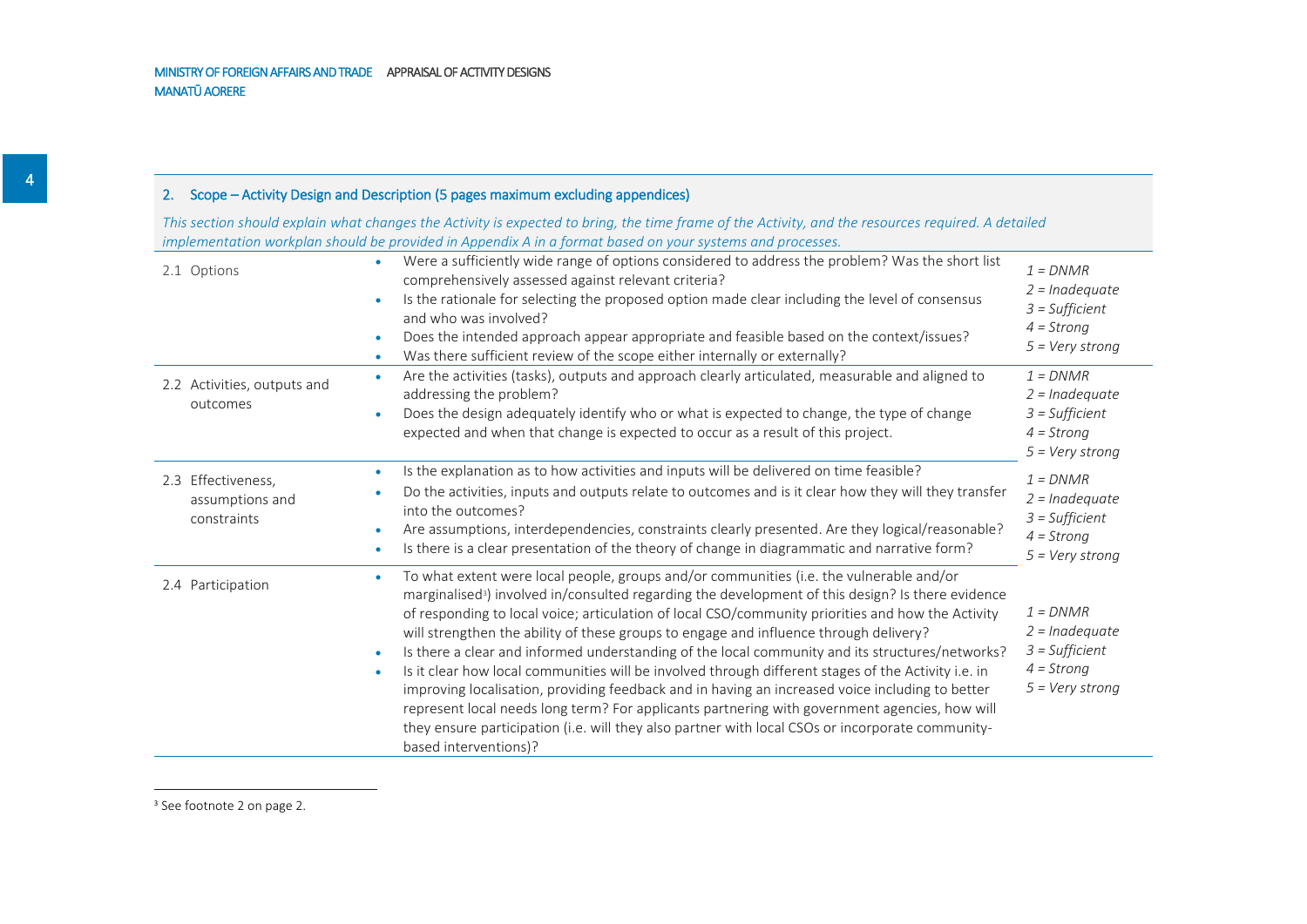#### 2. Scope – Activity Design and Description (5 pages maximum excluding appendices)

*This section should explain what changes the Activity is expected to bring, the time frame of the Activity, and the resources required. A detailed implementation workplan should be provided in Appendix A in a format based on your systems and processes.*

|                                                                                                           | Has it been presented how stakeholder/networks might support /enable and or present                                                                                                                                                                                                                                                                                                                                                                                                                                                                                                                                                                                                                                                                                                                                                                                                                                                                                                                                                                                                                                                                                                                                                                                                                                                                                                                                                  |                                                                                         |
|-----------------------------------------------------------------------------------------------------------|--------------------------------------------------------------------------------------------------------------------------------------------------------------------------------------------------------------------------------------------------------------------------------------------------------------------------------------------------------------------------------------------------------------------------------------------------------------------------------------------------------------------------------------------------------------------------------------------------------------------------------------------------------------------------------------------------------------------------------------------------------------------------------------------------------------------------------------------------------------------------------------------------------------------------------------------------------------------------------------------------------------------------------------------------------------------------------------------------------------------------------------------------------------------------------------------------------------------------------------------------------------------------------------------------------------------------------------------------------------------------------------------------------------------------------------|-----------------------------------------------------------------------------------------|
|                                                                                                           | obstacles to the implementation of the project/achievement of outcomes?                                                                                                                                                                                                                                                                                                                                                                                                                                                                                                                                                                                                                                                                                                                                                                                                                                                                                                                                                                                                                                                                                                                                                                                                                                                                                                                                                              |                                                                                         |
|                                                                                                           | Are direct/indirect beneficiary numbers provided, broken down by gender/other characteristics?                                                                                                                                                                                                                                                                                                                                                                                                                                                                                                                                                                                                                                                                                                                                                                                                                                                                                                                                                                                                                                                                                                                                                                                                                                                                                                                                       |                                                                                         |
| 2.5 Inclusive<br>$\bullet$<br>Development, Climate<br>Change and<br>Environment<br>$\bullet$<br>$\bullet$ | Does the design explain how the Activity delivery will support gender equality and<br>engage/benefit/reach people living with disability and vulnerable and/or marginalised people<br>and groups? i.e. Does the design:<br>Include a gender analysis (e.g. identifying the needs and engagement of women and men,<br>girls and boys, and the gender diverse; and describe gender roles and barriers)?<br>Identify specific actions to support gender equality?<br>Identify specific actions to genuinely engage people with disabilities?<br>$\qquad \qquad -$<br>Ensure collection of disaggregated data (by sex and other indicators of inclusion/exclusion)<br>Have a focus on accessing remote or marginalised or other excluded groups?<br>Has participation been carefully considered/intentionally supported for all gender groups as well<br>as the vulnerable and/or marginalised?<br>Does the design discuss how investment in this Activity will be climate resilient (e.g how would<br>an Activity building a new water supply avoid or mitigate a water supply scarcity; what are the<br>mitigations for an agricultural Activity should the community face drought?)<br>Does the design identify possible opportunities (beyond do no harm) to promote environmental<br>integrity, sustainability, support adaptation to climate change, promote emissions reductions<br>and/or improve resilience to natural hazards? | $1 = DNMR$<br>$2 =$ Inadequate<br>$3 = Sufficient$<br>$4 =$ Strong<br>$5 = Very strong$ |
| 2.6 Do No Harm                                                                                            | Are there robust mechanisms and relationships that would enable open and honest dialogue<br>between NZ and the local partner (including ensuring safeguarding and PSEAH concerns can be<br>raised)?                                                                                                                                                                                                                                                                                                                                                                                                                                                                                                                                                                                                                                                                                                                                                                                                                                                                                                                                                                                                                                                                                                                                                                                                                                  | $1 = DNMR$<br>$2 = Inadequate$<br>$3 = Sufficient$                                      |
| $\bullet$                                                                                                 | Does the design articulate how activities will do no harm to the local population and the<br>environment?                                                                                                                                                                                                                                                                                                                                                                                                                                                                                                                                                                                                                                                                                                                                                                                                                                                                                                                                                                                                                                                                                                                                                                                                                                                                                                                            | $4 =$ Strong<br>$5 = Very$ strong                                                       |
| $\bullet$<br>2.7 Implementation and                                                                       | Is the implementation/work plan clear, logical and feasible with high level milestones?                                                                                                                                                                                                                                                                                                                                                                                                                                                                                                                                                                                                                                                                                                                                                                                                                                                                                                                                                                                                                                                                                                                                                                                                                                                                                                                                              | $1 = DNMR$                                                                              |
| ۰<br>workplan                                                                                             | Does it allow for/enable reflections and adaptive design based on lessons learnt?                                                                                                                                                                                                                                                                                                                                                                                                                                                                                                                                                                                                                                                                                                                                                                                                                                                                                                                                                                                                                                                                                                                                                                                                                                                                                                                                                    | $2 =$ Inadequate                                                                        |
| Appendix<br>۰                                                                                             | Does it align with the proposed outputs and scope?                                                                                                                                                                                                                                                                                                                                                                                                                                                                                                                                                                                                                                                                                                                                                                                                                                                                                                                                                                                                                                                                                                                                                                                                                                                                                                                                                                                   | $3 = Sufficient$                                                                        |
| $\bullet$                                                                                                 | Does it correlate with the budget and resources proposed?                                                                                                                                                                                                                                                                                                                                                                                                                                                                                                                                                                                                                                                                                                                                                                                                                                                                                                                                                                                                                                                                                                                                                                                                                                                                                                                                                                            | $4 =$ Strong<br>$5 = Very strong$                                                       |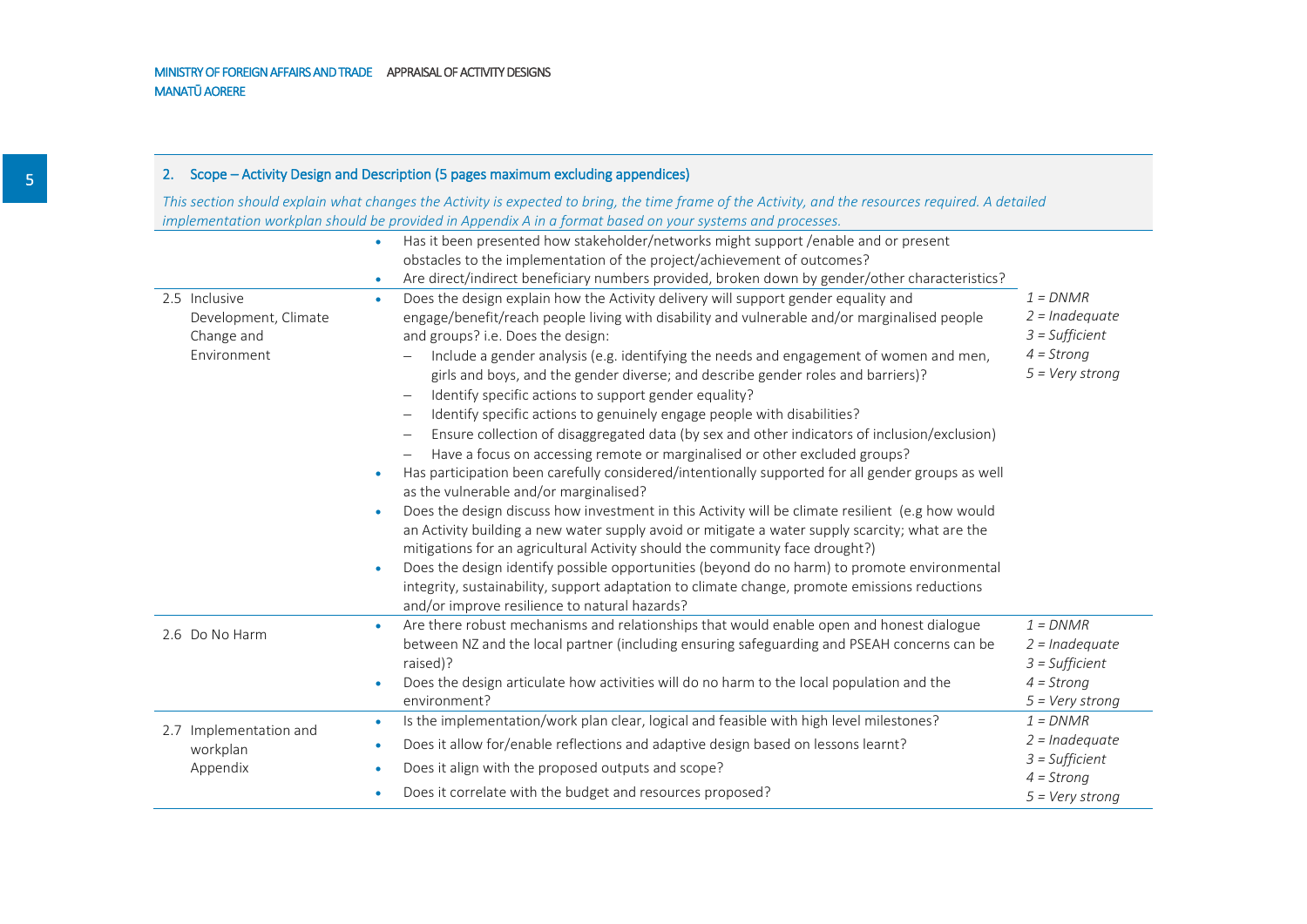#### 2. Scope – Activity Design and Description (5 pages maximum excluding appendices)

*This section should explain what changes the Activity is expected to bring, the time frame of the Activity, and the resources required. A detailed implementation workplan should be provided in Appendix A in a format based on your systems and processes.*

|  | Scope Case |
|--|------------|
|  |            |

Overall Rating *1, 2, 3, 4 or 5* 

| 3. |                                                | Financial management and value-for-money (4 pages maximum including high level budget but excluding appendix)                                                                                                                                                                                                                                                                                                                                                                                                                                                                                                                                                                                                                                                                                                                                                                                                                 |                                                                                                |
|----|------------------------------------------------|-------------------------------------------------------------------------------------------------------------------------------------------------------------------------------------------------------------------------------------------------------------------------------------------------------------------------------------------------------------------------------------------------------------------------------------------------------------------------------------------------------------------------------------------------------------------------------------------------------------------------------------------------------------------------------------------------------------------------------------------------------------------------------------------------------------------------------------------------------------------------------------------------------------------------------|------------------------------------------------------------------------------------------------|
|    |                                                | A detailed Activity budget should be provided in Appendix B in a format based on the NGO applicant's systems and processes.                                                                                                                                                                                                                                                                                                                                                                                                                                                                                                                                                                                                                                                                                                                                                                                                   |                                                                                                |
|    | 3.1 Efficiency and value-for-<br>money         | Have explanations as to how costs were determined been comprehensively presented?<br>Is the cost effectiveness/value-for-money clearly articulated?<br>$\bullet$<br>Are there any concerns/apparent gaps in the costings, explanations (including of how value-<br>for-money was assessed) and/or assumptions?                                                                                                                                                                                                                                                                                                                                                                                                                                                                                                                                                                                                                | $1 = DNMR$<br>$2 =$ Inadequate<br>$3 = Sufficient$<br>$4 =$ Strong<br>$5 = \text{Very strong}$ |
|    |                                                | Based on what is presented, is it reasonable to assume this Activity would not happen without<br>MFAT support?                                                                                                                                                                                                                                                                                                                                                                                                                                                                                                                                                                                                                                                                                                                                                                                                                |                                                                                                |
|    | 3.2 Explanation of financial<br>management     | Is there evidence that local partners were involved in decision making about the whole budget<br>including NZ based costs? Is it clear how the budget will enhance localisation?<br>Has the NZNGO confirmed how and when the co-investment will be provided? Is it clear how it<br>$\bullet$<br>will meet the Manaaki requirements for NZ sourced co-investment (at least 60% of the total<br>NGO co-investment)?<br>Are explanations as to in-kind contributions reasonable/substantiated?<br>Is it clear how the budget links to achieving results, and how this will be monitored?<br>$\bullet$<br>Are the procurement processes and sourcing arrangements appropriate?<br>$\bullet$<br>Has the NZNGO adequately considered risks and mitigations with regards to cost over-runs<br>$\bullet$<br>including forex fluctuations and inflation?<br>Is there confirmation as to how the budget meets MFAT budget requirements? |                                                                                                |
|    | 3.3 High-level Activity<br><b>Budget Table</b> | Has a complete budget amount been presented and are calculations accurate?                                                                                                                                                                                                                                                                                                                                                                                                                                                                                                                                                                                                                                                                                                                                                                                                                                                    | $1 = DNMR$<br>$2 =$                                                                            |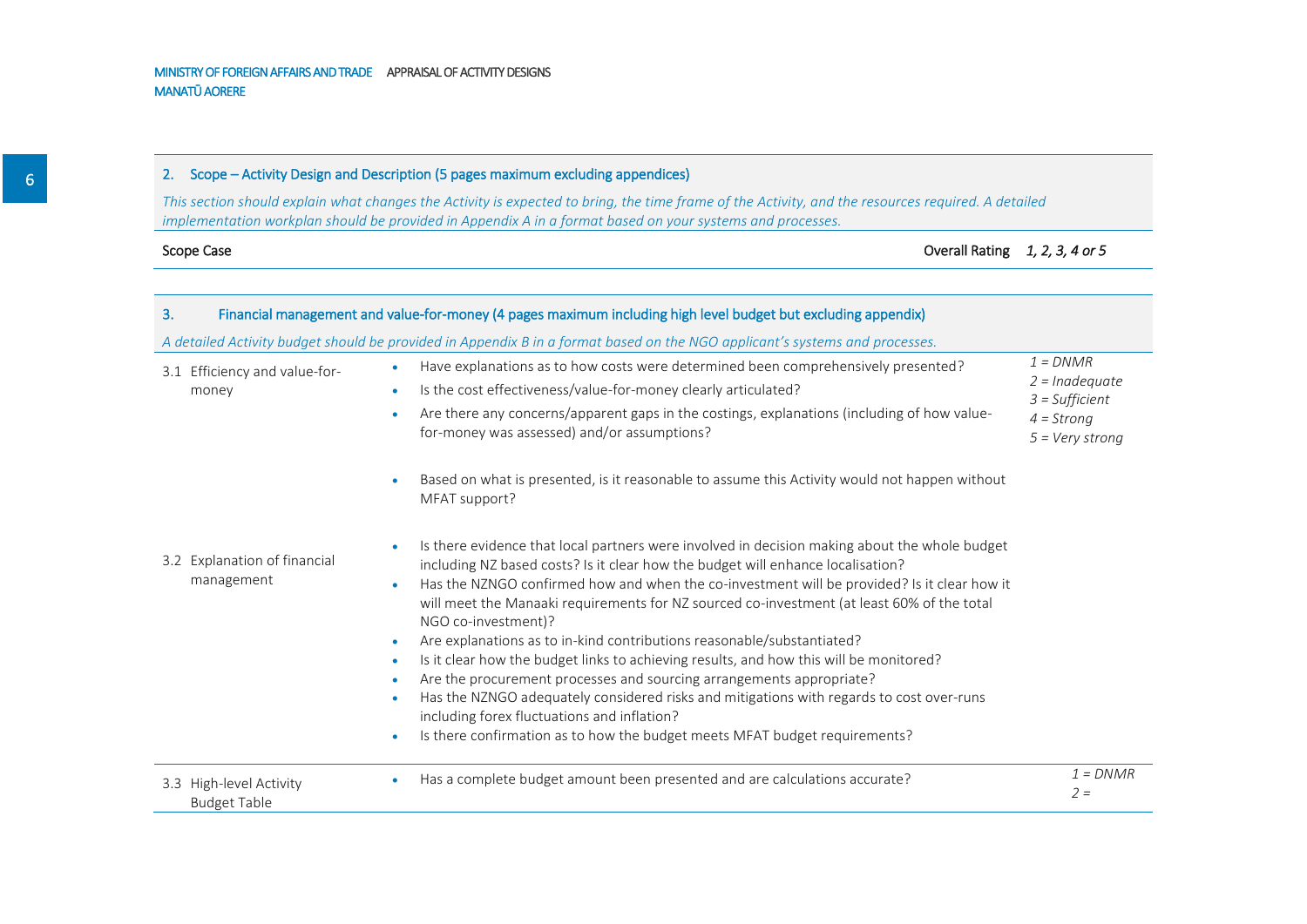| Financial management and<br>value-for-money |                                                                                                                                                            | Overall Rating | 1, 2, 3, 4 or               |
|---------------------------------------------|------------------------------------------------------------------------------------------------------------------------------------------------------------|----------------|-----------------------------|
|                                             | Do in-kind contributions meet requirements (up to 30% of the NGO co-investment)?                                                                           |                |                             |
| (in NZD, excluding GST)                     | Is the financial structure in regard to MFAT co-investment and other co-investment adequately<br>presented including from the NZNGO and local CSO/partner? |                | $5 = \text{Very}$<br>strong |
| Appendix B                                  | Does the budget meet all MFAT budget requirements?                                                                                                         |                | Sufficient<br>$4 =$ Strong  |
| <b>Budget Assessment of</b>                 | excessive to provide all the resources and inputs required for outputs including MERL costs?                                                               |                | $3 =$                       |
| <b>Explanation and Detailed</b>             | Does the budget appear reasonable and good value for money? Do costs appear sufficient or                                                                  |                | Inadequate                  |
|                                             | A detailed Activity budget should be provided in Appendix B in a format based on the NGO applicant's systems and processes.                                |                |                             |
| З.                                          | Financial management and value-for-money (4 pages maximum including high level budget but excluding appendix)                                              |                |                             |

| 4.1&4.2 Management and<br>governance roles | Are the governance arrangements explained, including frequency of meetings, how any<br>conflicts will be managed and how decisions will be made?                                                                                                            | $1 = DNMR$<br>$2 =$ Inadequate<br>$3$ = Sufficient<br>$4 =$ Strong<br>$5 = Very strong$ |
|--------------------------------------------|-------------------------------------------------------------------------------------------------------------------------------------------------------------------------------------------------------------------------------------------------------------|-----------------------------------------------------------------------------------------|
| and<br>responsibilities                    | Has an organisational chart showing management arrangements been clearly presented and<br>٠<br>explained?                                                                                                                                                   |                                                                                         |
|                                            | Are the roles and responsibilities of the direct beneficiaries, the local CSO/partner and the<br>۰<br>NZNGO clearly presented, including those in the implementation team? Is it clear how these<br>role and responsibilities were discussed and confirmed? |                                                                                         |
|                                            | Does the design adequately explain the value the NZNGO will add throughout the Activity's<br>$\bullet$<br>lifecycle e.g. specific expertise, support or resources that will be contributed?                                                                 |                                                                                         |
|                                            | Is there evidence that appropriate due diligence has been undertaken in line with standard 17<br>۰<br>of MFAT's due diligence framework?                                                                                                                    |                                                                                         |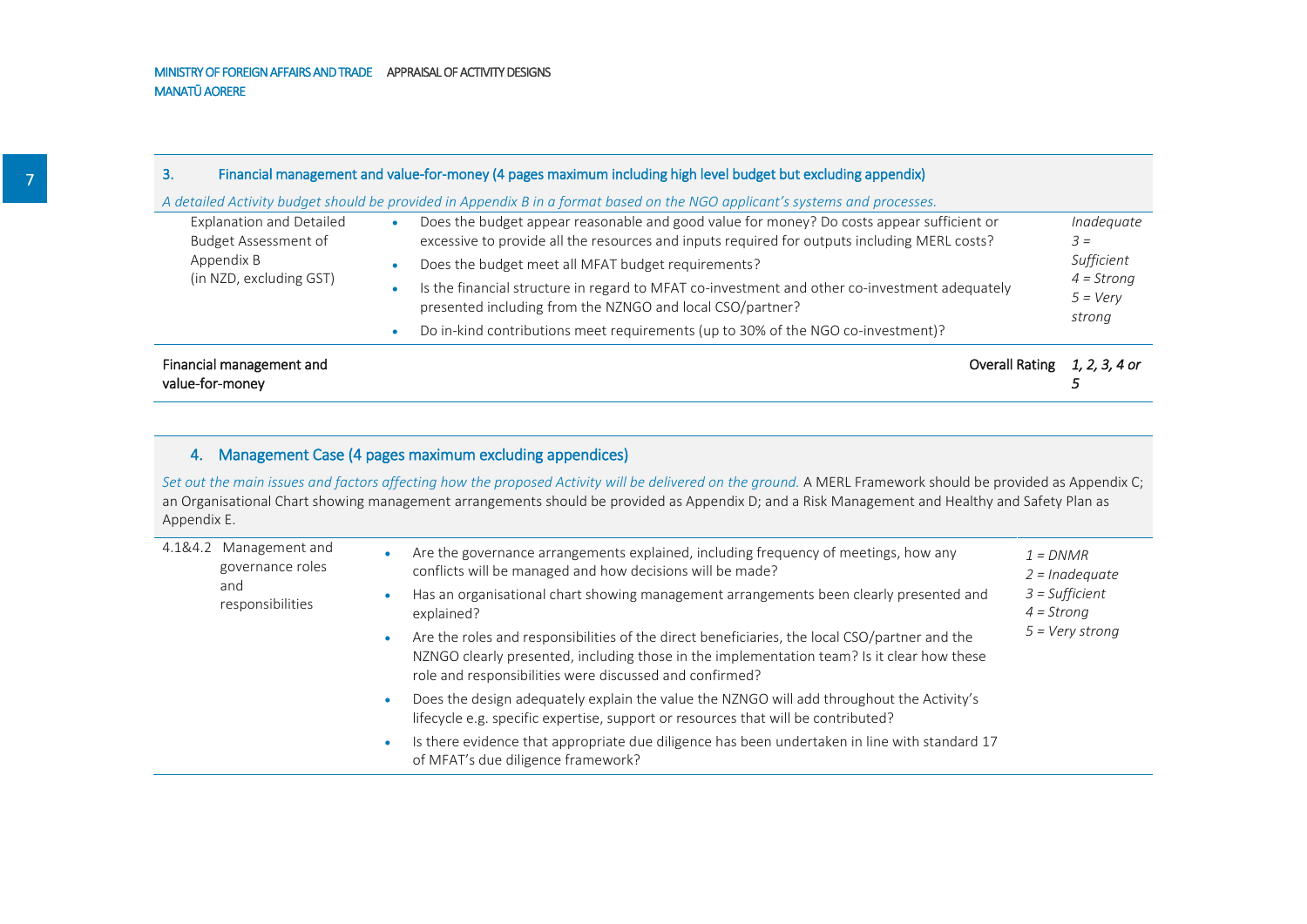|                                                      | Is the collective experience of the respective parties to undertake this Activity adequately<br>$\bullet$<br>substantiated?                                                                                                                                                    |                                   |
|------------------------------------------------------|--------------------------------------------------------------------------------------------------------------------------------------------------------------------------------------------------------------------------------------------------------------------------------|-----------------------------------|
|                                                      | Is there evidence of capacity assessment/capability mapping by the local partner (self-<br>$\bullet$<br>assessment) and/or the NZNGO having undertaken or accessed (from an appropriate third<br>party) capacity assessment of partner/s to identify strengths and weaknesses? |                                   |
|                                                      | Is there evidence of a capacity /capability building/organisational strengthening plan including<br>$\bullet$<br>how strengthening will occur, how it will be monitored and resourced and how the NZNGO will<br>ensure relevant support/collaboration is sought if required?   |                                   |
| 4.3 Monitoring, evaluation,<br>research and learning | Is the detailed implementation MERL Framework provided in Appendix C fit-for-purpose and<br>$\bullet$<br>clear as to how the outputs will contribute to outcomes?                                                                                                              | $1 = DNMR$<br>$2 =$ Inadequate    |
| (MERL)                                               | Are sufficient resources budgeted for MERL activities?<br>$\bullet$                                                                                                                                                                                                            | $3 = Sufficient$                  |
|                                                      | Based on what is presented, is it reasonable to assume the NGO and its partners can perform<br>$\bullet$<br>the implementation and MERL tasks required?                                                                                                                        | $4 =$ Strong<br>$5 = Very strong$ |
|                                                      | Does the MERL Framework provided in Appendix C and any information provided in section 2<br>$\bullet$<br>adequately describe/include?                                                                                                                                          |                                   |
|                                                      | Diagram of the theory of change                                                                                                                                                                                                                                                |                                   |
|                                                      | How results will be monitored, measured, and reported<br>$\qquad \qquad -$                                                                                                                                                                                                     |                                   |
|                                                      | Any 'stop/go' decision points<br>$\qquad \qquad -$                                                                                                                                                                                                                             |                                   |
|                                                      | Roles & responsibilities and accountabilities (who is responsible for MERL activities, what<br>and when including explaining any variance)                                                                                                                                     |                                   |
|                                                      | Any independent Activity Evaluations and/or Post-Activity evaluations<br>$\overline{\phantom{m}}$                                                                                                                                                                              |                                   |
|                                                      | SMART qualitative and quantitative indicators of change<br>$\qquad \qquad -$                                                                                                                                                                                                   |                                   |
|                                                      | How baseline data will be collected and used to compare/verify results over time<br>$\qquad \qquad -$                                                                                                                                                                          |                                   |
|                                                      | Mechanisms for collecting beneficiary feedback<br>$\overline{\phantom{0}}$                                                                                                                                                                                                     |                                   |
|                                                      | How reflection will occur and lessons integrated into delivery<br>$\overline{\phantom{0}}$                                                                                                                                                                                     |                                   |
|                                                      | How research/learning from this Activity will be communicated with MFAT/NGO<br>$\overline{\phantom{0}}$                                                                                                                                                                        |                                   |
|                                                      | supporters/local community/other development actors                                                                                                                                                                                                                            |                                   |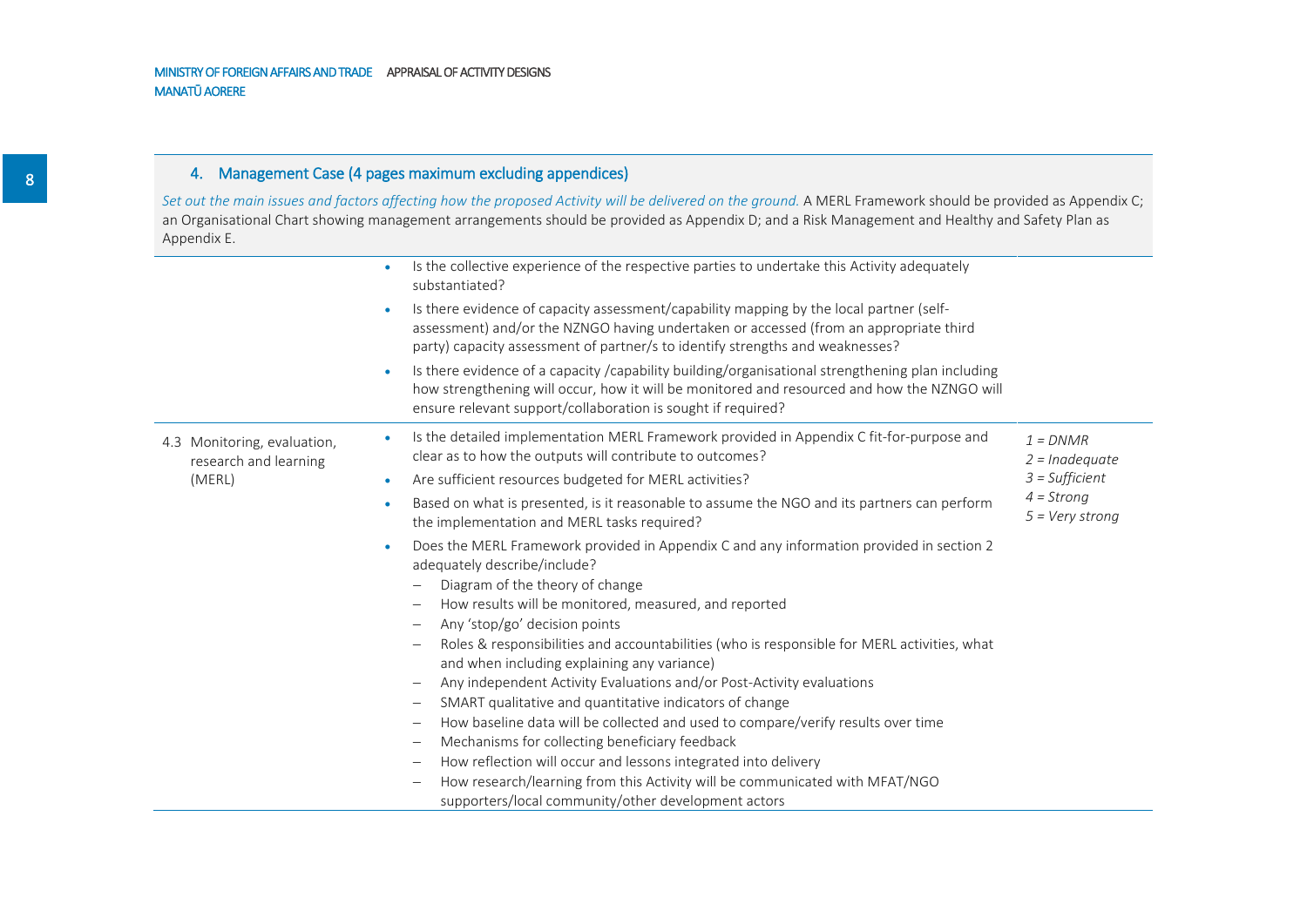|                                                                                                                                                                                           | How MERL data will be used for decision making and adaptive management (e.g. through<br>annual partner learning forums)?                                                                                                                                                                                                                                                                                                                                                                                                                                                                                                                                                                                                                                                                                                                                                                                                                                                                                                                                                                                                                                                                                                                                                                                                                                                                                                                                                                                                                                                                                                                                                                                                                                                                                                                                                                                                                                                                                                                                                                                              |                                                                                                |
|-------------------------------------------------------------------------------------------------------------------------------------------------------------------------------------------|-----------------------------------------------------------------------------------------------------------------------------------------------------------------------------------------------------------------------------------------------------------------------------------------------------------------------------------------------------------------------------------------------------------------------------------------------------------------------------------------------------------------------------------------------------------------------------------------------------------------------------------------------------------------------------------------------------------------------------------------------------------------------------------------------------------------------------------------------------------------------------------------------------------------------------------------------------------------------------------------------------------------------------------------------------------------------------------------------------------------------------------------------------------------------------------------------------------------------------------------------------------------------------------------------------------------------------------------------------------------------------------------------------------------------------------------------------------------------------------------------------------------------------------------------------------------------------------------------------------------------------------------------------------------------------------------------------------------------------------------------------------------------------------------------------------------------------------------------------------------------------------------------------------------------------------------------------------------------------------------------------------------------------------------------------------------------------------------------------------------------|------------------------------------------------------------------------------------------------|
| $\bullet$<br>4.4 Risk management and<br>safety planning<br>$\bullet$<br>$\bullet$<br>$\bullet$<br>$\bullet$<br>$\bullet$<br>$\bullet$<br>$\bullet$<br>$\bullet$<br>$\bullet$<br>$\bullet$ | Have key risks (Activity, health and safety, safeguarding and reputation, climate change impacts)<br>been presented and prioritised (e.g. rated for seriousness/impact) and addressed in the Risk<br>Management and Health and Safety Plan in Appendix E including those related to COVID-19?<br>Are these risks reasonable and relevant to the proposed Activity and context?<br>Have sensible strategies to manage risks been presented?<br>Are there any significant risks that have not been identified by the NGO?<br>Is the NGO's risk assessment process adequate?<br>Has the risk analysis appropriately assessed the risk for child protection and provided<br>appropriate mitigations (depending on the extent of engagement with children)? Is there<br>evidence that implementing partners are aware of child protection risks and have taken steps<br>to prevent incidences? Would partners, beneficiaries, children, families etc know where, when<br>and how to report incidences i.e. signage at sites? Are there appropriate referral protocols for<br>relevant services such as as Police and support services?<br>Is a process explained to review and update risks in a timely manner to inform on-going<br>implementation monitoring, decision-making, management and communication of risks?<br>Have the risks been carefully considered including the likelihood and consequences of each<br>occurring, with assessment ratings for before and after mitigations are in place?<br>Does the Health and Safety plan demonstrate that leaders and workers are competent in the<br>day-to-day work they manage, supervise or conduct (i.e. that the organisation/s<br>monitor/ensure the competency of workers or volunteers such as via hazard identification,<br>safety leadership or training)?<br>Does the Health and Safety plan demonstrate how consultion, co-ordination and co-operation<br>will occur through the lifecycle of the activity including how external feedback and complaints<br>are handled?<br>Is the Health and Safety plan relevant to the activity and fit-for-purpose? | $1 = DNMR$<br>$2 =$ Inadequate<br>$3 = Sufficient$<br>$4 =$ Strong<br>$5 = \text{Very strong}$ |
|                                                                                                                                                                                           |                                                                                                                                                                                                                                                                                                                                                                                                                                                                                                                                                                                                                                                                                                                                                                                                                                                                                                                                                                                                                                                                                                                                                                                                                                                                                                                                                                                                                                                                                                                                                                                                                                                                                                                                                                                                                                                                                                                                                                                                                                                                                                                       |                                                                                                |